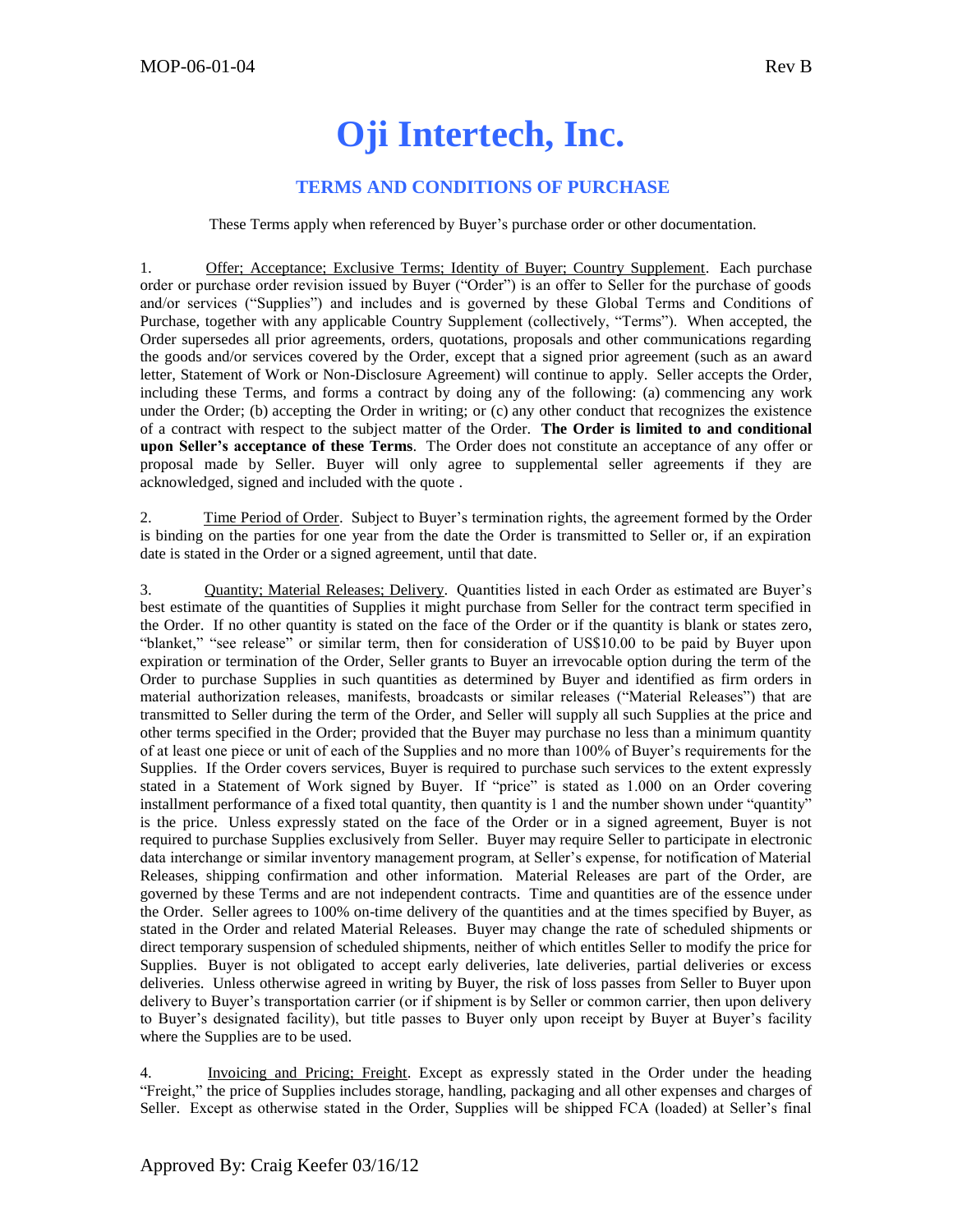production location, using Buyer's transportation. All invoices for the Supplies must reference the Order number, amendment or release number, Buyer's part number, Seller's part number where applicable, quantity of pieces in the shipment, number of cartons or containers in the shipment, bill of lading number, and other information required by Buyer. Buyer will pay proper invoices complying with all of the terms of the Order. The total price also includes all duties and taxes except for any governmentally imposed value added tax (VAT), which must be shown separately on Seller's invoice for each shipment. Buyer is not responsible for any business activity taxes, payroll taxes or taxes on Seller's income or assets. Seller will pay all premium freight costs over normal freight costs if Seller needs to use an expedited shipping method to meet agreed delivery dates due to its own acts or omissions. Seller will pay any costs incurred by Buyer, including costs charged by Buyer's customer(s) to Buyer, as a result of Seller's failure to comply with shipping or delivery requirements.

5. Packaging; Marking; Shipping; Disclosure; Special Warnings or Instructions. Seller will: (a) properly pack, mark, and ship Supplies according to the requirements of Buyer/Seller as quoted in the RFQ Package, the involved carriers and the country of destination; (b) route the shipments according to Buyer's instructions; (c) label or tag each package according to Buyer's instructions; (d) provide papers with each shipment showing the Order number, amendment or release number, Buyer's part number, Seller's part number (where applicable), number of pieces in the shipment, number of containers in the shipment, Seller's name and number, and the bill of lading number; and (e) promptly forward the original bill of lading or other shipment receipt for each shipment according to Buyer's instructions and carrier requirements. Seller will promptly provide Buyer with the following information in the form requested by Buyer: (i) a list of all ingredients and materials in Supplies; (ii) the amount of all ingredients, and (iii) information concerning any changes in or additions to the ingredients. Before and at the time Supplies are shipped, Seller will give Buyer sufficient warning in writing (including appropriate labels on all Supplies, containers, and packing, including without limitation disposal and recycling instructions, material safety data sheets and certificates of analysis) of any hazardous or restricted material that is an ingredient or part of the Supplies, together with any special handling instructions that are needed to advise carriers, Buyer, and their employees how to take appropriate measures while handling, transporting, processing, using or disposing of the Supplies, containers, and packing. Seller agrees to comply with all national, state, provincial, and local laws and regulations pertaining to product content and warning labels, including without limitation the U.S. Toxic Substances Control Act. Seller will reimburse Buyer for any expenses incurred as a result of improper packing, marking, routing, or shipping.

6. Customs; Related Matters. Credits or benefits resulting from the Order, including trade credits, export credits or the refund of duties, taxes, or fees, belong to Buyer. Seller will provide all information and certificates (including NAFTA Certificates of Origin) necessary to permit Buyer (or Buyer's customers) to receive these benefits or credits. Seller agrees to fulfill any customs- or NAFTA-related obligations, origin marking or labeling requirements, and local content origin requirements. Export licenses or authorizations necessary for the export of Supplies are Seller's responsibility unless otherwise stated in the Order, in which case Seller will provide the information necessary to enable Buyer to obtain the licenses or authorizations. Seller will promptly notify Buyer in writing of any material or components used by Seller in filling the Order that Seller purchases in a country other than the country in which the Supplies are delivered. Seller will furnish any documentation and information necessary to establish the country of origin or to comply with the applicable country's rules of origin requirements. Seller will promptly advise Buyer of any material or components imported into the country of origin and any duty included in the Supplies' purchase price. If Supplies are manufactured in a country other than the country in which Supplies are delivered, Seller will mark Supplies "Made in [country of origin]." Seller will provide to Buyer and the appropriate governmental agency the documentation necessary to determine the admissibility and the effect of entry of Supplies into the country in which Supplies are delivered. Seller warrants that any information that is supplied to Buyer about the import or export of Supplies is true and that all sales covered by the Order will be made at not less than fair value under the anti-dumping laws of the countries to which the Supplies are exported.

7. Inspection; Non-Conforming Goods/Services; Audit. Buyer may enter Seller's facility to inspect the facility, Supplies, materials, and any of Buyer's property related to the Order. Buyer's inspection of Supplies, whether during manufacture, prior to delivery, or within a reasonable time after delivery, does not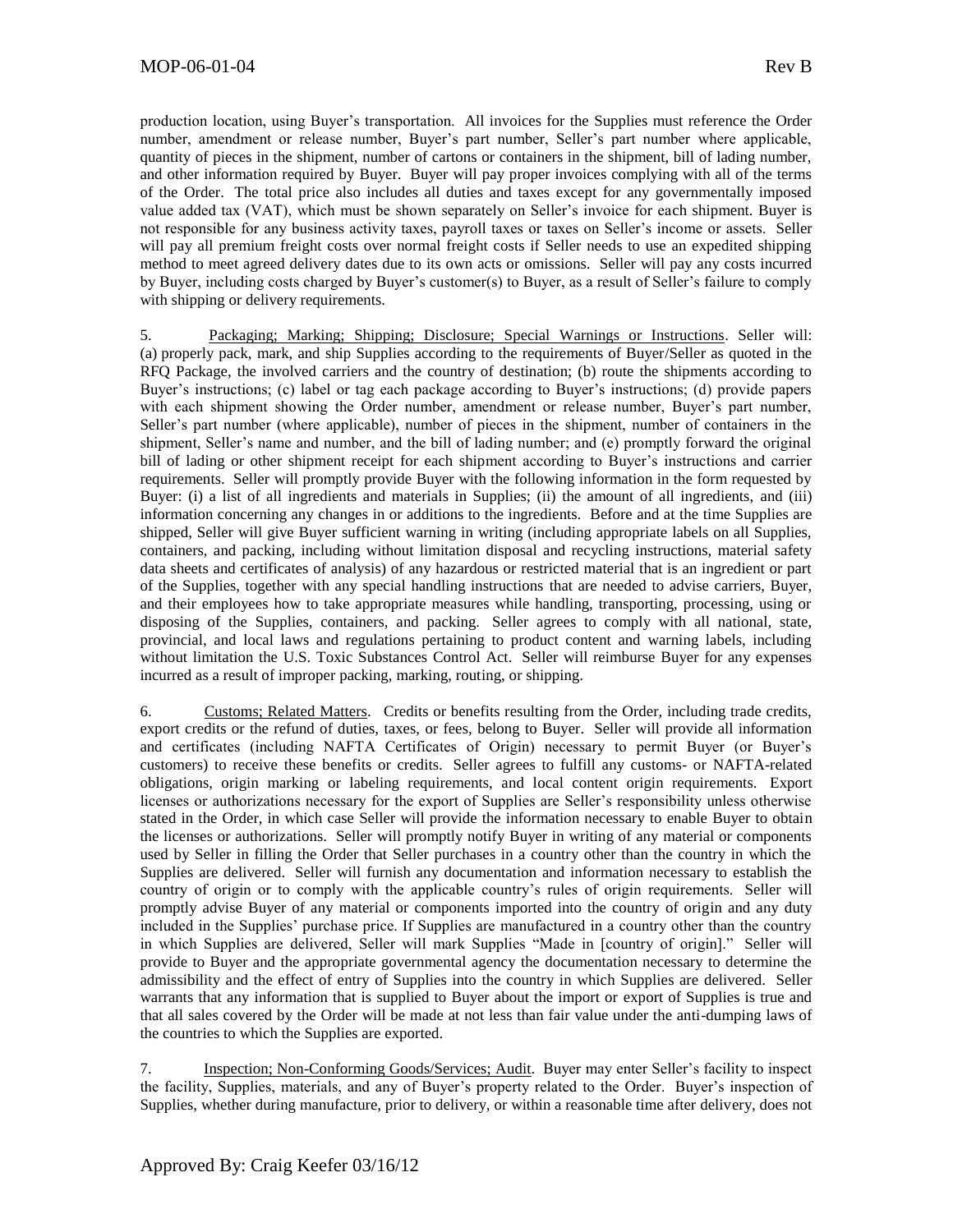constitute acceptance of any work-in-process or finished goods. Buyer's acceptance, inspection, or failure to inspect does not relieve Seller of any of its responsibilities or warranties. Nothing in the Order releases Seller from the obligation of testing, inspection and quality control. If defective Supplies are shipped to and rejected by Buyer, the quantities under the Order will need replaced immediately unless Buyer otherwise notifies Seller. In addition to other remedies available to Buyer: (i) Seller agrees to accept return, at Seller's risk and expense at full invoice price, plus transportation charges, and to replace defective Supplies as Buyer deems necessary; (ii) Buyer may have corrected at any time prior to shipment from Buyer's plant Supplies that fail to meet the requirements of the Order; and/or (iii) Seller will reimburse Buyer for all reasonable expenses that result from any rejection or correction of defective Supplies. Seller will document corrective actions within a commercially reasonable period after receipt of a defective sample and will take whatever measures necessary to correct the defect. Payment for nonconforming Supplies is not an acceptance, does not limit or impair Buyer's right to assert any legal or equitable remedy, and does not relieve Seller's responsibility for latent defects. Upon reasonable notice to Seller, either Buyer or its direct or indirect customers may conduct audits at Seller's production facility for the purpose of quality, cost or delivery verification. Seller will ensure that the terms of its contracts with its subcontractors provide Buyer and its customers with all of the rights specified in this Section.

8. Payment. Except as otherwise provided in these Terms, Buyer will pay proper invoices on the payment terms stated in the Order or the applicable Country Supplement, if any. Invoices for tooling and/or capital equipment must be issued only as approved, as provided in the Order. Buyer may withhold payment pending receipt of evidence, in the form and detail requested by Buyer, of the absence of any liens, encumbrances, or claims on Supplies provided under the Order. Payment will be made in the currency expressly stated in the Order; if no such currency is noted, payment will be made in U.S. Dollars. Payment will be made by mailing on or before the due date unless otherwise expressly agreed by Buyer.

9. Changes. Buyer reserves the right to direct changes, or to cause Seller to make changes, to drawings, specifications, sub-suppliers, samples or descriptions of Supplies. Buyer also reserves the right to otherwise change the scope of the work covered by the Order, including work with respect to such matters as inspection, testing or quality control. Buyer may also direct the supply of raw materials from itself or from third parties. Seller will promptly make any such requested change. In order for Seller to request a reasonable difference in price or time for performance as a result of such a change, Seller must notify Buyer of its request in writing within ten days after receiving notice of the change. Buyer can request additional documentation from Seller relating to any change in specifications, price or time for performance. Seller will not make any change in the Supplies' design, specifications, processing, packing, marking, shipping, price or date or place of delivery except at Buyer's written instruction or with Buyer's written approval.

10. Warranties. Seller expressly warrants and guarantees to Buyer, to Buyer's successors, assigns and customers, that all Supplies delivered to Buyer will: (a) conform to the specifications, standards, drawings, samples, descriptions and revisions as furnished to or by Buyer; (b) conform to all applicable laws, orders, regulations and standards in countries where Supplies or vehicles or other products incorporating Supplies are to be sold, including without limitation the National Traffic and Motor Vehicle Safety Act, United States motor vehicle safety standards.

11. Supplier Standards, Quality and Development; PPAP; Required Programs. Seller will conform to the quality control and other standards and inspection systems as established or directed by Buyer and Buyer's customer. This may include without limitation quality control policies, The Current ISO 9001: or ISO/TS 16949: quality certification. Seller will also participate in Buyer's supplier quality and development programs as directed by Buyer. Seller agrees to meet the full requirements of industry Production Part Approval Processes (PPAP) when specified by Buyer and (as applicable) Buyer's customer(s) and agrees to present this information to Buyer upon request. The Seller will participate in and comply with the following Buyer programs and standards of Advanced Quality Planning (AQP) and supplier performance evaluations.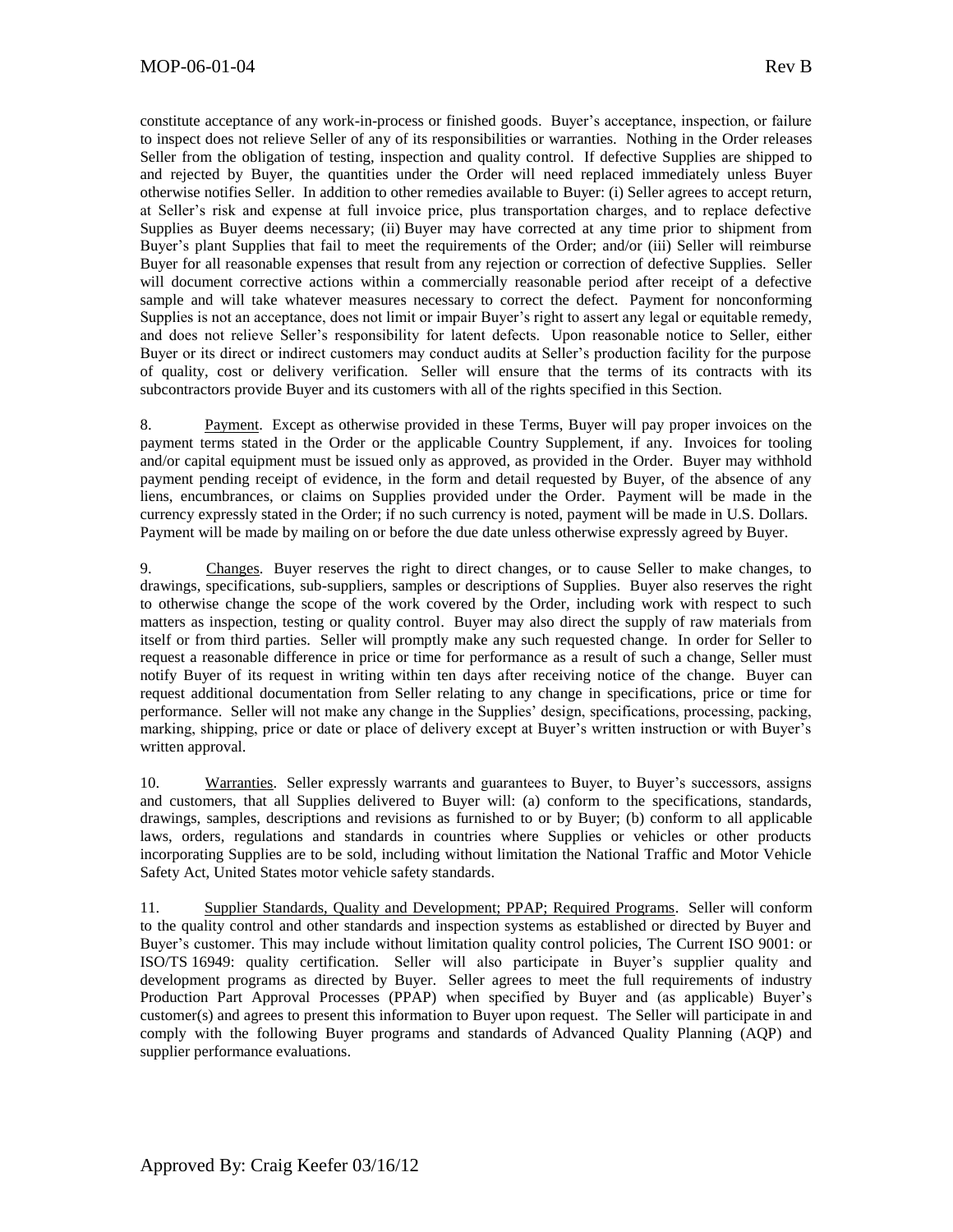## MOP-06-01-04 Rev B

12. Force Majeure. Any delay or failure of either party to perform its obligations will be excused if and to the extent that the party is unable to perform specifically due to an event or occurrence beyond its reasonable control and without its fault or negligence, such as: acts of God; restrictions, prohibitions, priorities or allocations imposed or actions taken by a governmental authority; embargoes; fires; explosions; natural disasters; riots; wars; sabotage; inability to obtain power; or court injunction or order. The change in cost or availability of materials, components or services based on market conditions, supplier actions or contract disputes will not excuse performance, and Seller assumes these risks. As soon as possible (but no more than one full business day) after the occurrence, Seller will provide written notice describing such delay and assuring Buyer of the anticipated duration of the delay and the time that the delay will be cured. During the delay or failure to perform by Seller, Buyer may at its option: (a) purchase Supplies from other sources and reduce its schedules to Seller by such quantities, without liability to Seller; (b) require Seller to deliver to Buyer at Buyer's expense all finished goods, work in process and parts and materials produced or acquired for work under the Order; or (c) have Seller provide Supplies from other sources in quantities and at a time requested by Buyer and at the price set forth in the Order. In addition, Seller at its expense will take all necessary actions to ensure the supply of Supplies to Buyer for a period of at least 30 days during any anticipated labor disruption or resulting from the expiration of Seller's labor contracts.

13. Proprietary Rights. Seller agrees: (a) to defend, hold harmless and indemnify Buyer, its successors and customers against claims of direct or contributory infringement or inducement to infringe any proprietary right (including any patent, trademark, copyright, moral, industrial design right or misuse or misappropriation of trade secret) and against any resulting damages or expenses, including attorneys' and other professional fees, settlements and judgments, arising in any way in relation to Supplies procured or provided by Seller (including without limitation their manufacture, purchase, use and/or sale), including such claims where Seller has provided only part of Supplies, and Seller expressly waives any claim against Buyer that such infringement arose out of compliance with Buyer's specification, except to the extent such infringement is actually embodied in designs created by Buyer and provided in writing to Seller; (b) to waive any claim against Buyer, including any hold-harmless or similar claim, in any way related to a thirdparty claim asserted against Seller or Buyer for infringement of any proprietary right (including any patent, trademark, copyright, moral, industrial design right or misuse or misappropriation of trade secret); (c) that Buyer and its subcontractors and direct or indirect customers have the worldwide, irrevocable right to repair, reconstruct or rebuild, and to have repaired, reconstructed or rebuilt, Supplies delivered under the Order without payment of any royalty or other compensation to Seller; (d) that manufactured parts based on Buyer's designs, drawings or specifications may not be used for Seller's own use or sold to third parties without Buyer's express written consent; (e) to assign to Buyer each invention, discovery or improvement (whether or not patentable) that is conceived or first reduced to practice by Seller, or by any person employed by or working under the direction of Seller, in the performance of the Order; (f) to promptly disclose in an acceptable form to Buyer all such inventions, discoveries or improvements and to cause its employees to sign any papers necessary to enable Buyer to obtain title to and to file applications for patents throughout the world; (g) to the extent that the Order is issued for the creation of copyrightable works, that the works will be considered "works made for hire," and to the extent that the works do not qualify as such, to assign to Buyer upon delivery thereof all right, title and interest in all copyrights and moral rights therein (including any source code); and (h) not to assert any claim against Buyer, Buyer's customers, or their respective suppliers, with respect to any technical information that Seller has disclosed or may disclose to Buyer in connection with the Supplies covered by the Order, except to the extent expressly covered by a separate written confidentiality and/or license agreement signed by Buyer or by a valid patent expressly disclosed to Buyer prior to or at the time of the Order. Except as expressly agreed by Buyer in a signed writing, all Supplies or other deliverables provided under the Order (including without limitation computer programs, technical specifications, documentation and manuals) will be original to Seller and will not incorporate any intellectual property rights (including copyright, patent, trade secret or trademark rights) of any third party. Except as expressly agreed by Buyer in a signed writing, all deliverables of services provided under the Order, and all related intellectual property rights, are owned solely by Buyer. Seller will ensure that the terms of its contracts with its subcontractors and employees are consistent with the terms of this Section. At no additional cost, Seller will grant Buyer a paid-up license to use any additional or background intellectual property owned or acquired by Seller that is necessary or incident to the reasonably intended use or application of the Supplies.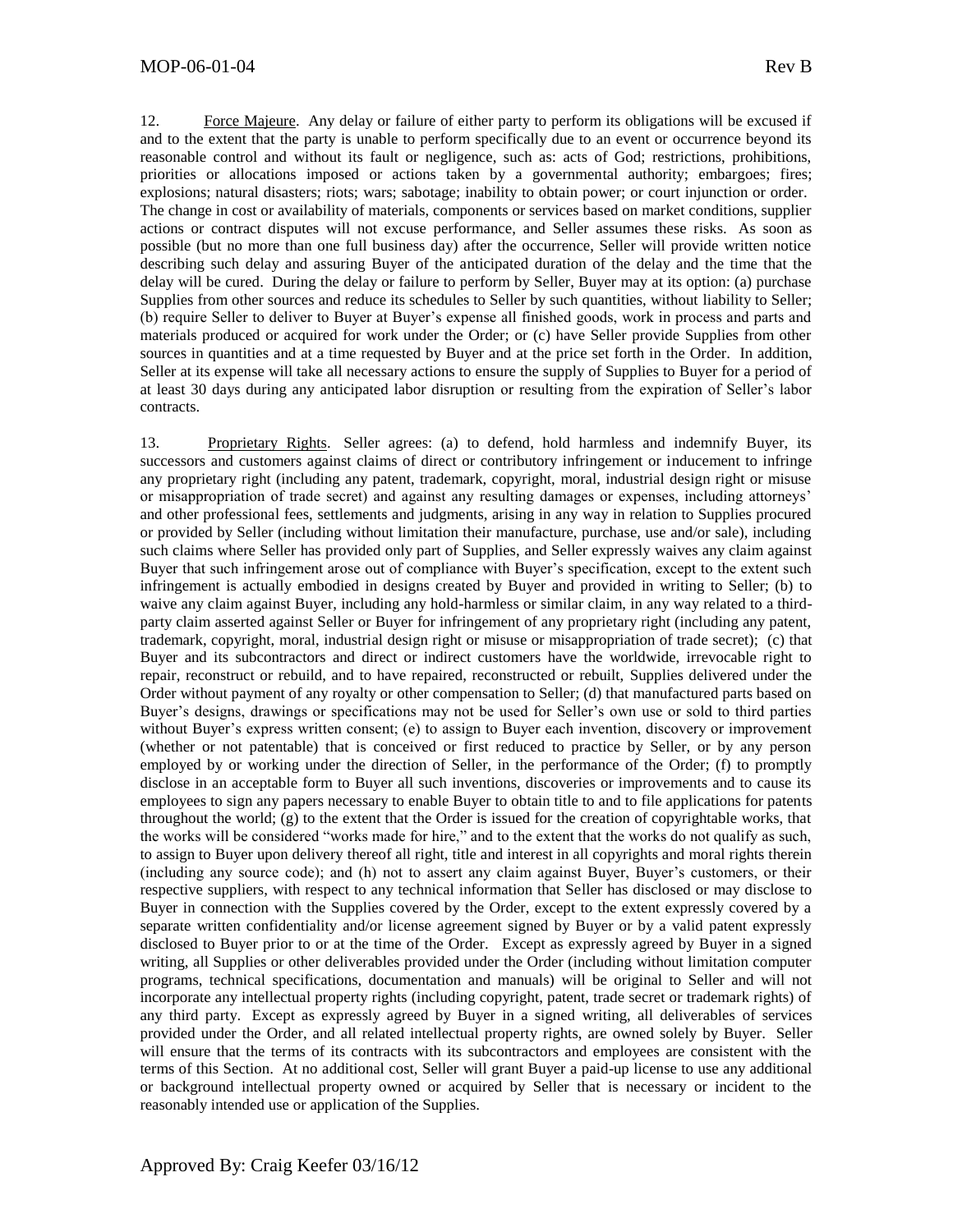14. Buyer's Property. All tooling (including fixtures, gauges, jigs, patterns, castings, cavity dies and molds, with all related appurtenances, accessions, and accessories), packaging and all documents, standards or specifications, trade secrets, proprietary information and other materials and items furnished by Buyer, either directly or indirectly to Seller to perform the Order or for which Buyer has agreed to reimburse Seller (collectively, "Buyer's Property"), will become property of Buyer or its customer (including passage of title) as it is fabricated or acquired, regardless of payment. Buyer's Property will be held by Seller or by a third party, to the extent that Seller has transferred possession of Buyer's Property to a third party, on a bailment basis as a bailee-at-will. Seller bears the risk of loss of and damage to Buyer's Property. Seller is solely responsible for inspecting, testing and approving all Buyer's Property prior to any use, and Seller assumes all risk of injury to persons or property arising from Buyer's Property. Buyer's Property will be housed, maintained, repaired and replaced by Seller at Seller's expense in good working condition capable of producing Supplies meeting all applicable specifications, will not be used by Seller for any purpose other than the performance of the Order, will be conspicuously marked by Seller as the property of Buyer, will not be commingled with the property of Seller or with that of a third person, and will not be moved from Seller's premises without Buyer's approval. Seller will insure Buyer's Property with full fire and extended coverage insurance for its replacement value. Any replacement of Buyer's Property will become Buyer's property. Seller may not release or dispose Buyer's Property to any third party without the express written permission of Buyer. Buyer will have the right to enter Seller's premises to inspect Buyer's Property and Seller's records regarding Buyer's Property. Only Buyer (or Buyer's affiliates) has any right, title or interest in Buyer's Property, except for Seller's limited right, subject to Buyer's sole discretion, to use Buyer's Property in the manufacture of Supplies. Buyer and its affiliates have the right to take immediate possession of Buyer's Property at any time without payment of any kind. Seller agrees to cooperate with Buyer if Buyer elects to take possession of Buyer's Property. Effective immediately upon written notice to Seller, without further notice or legal action, Buyer has the right to enter the premises of Seller and take possession of all of Buyer's Property. Seller expressly waives any right to additional notice or process and agrees to provide Buyer or its nominee(s) with immediate access to Buyer's Property. Seller grants to Buyer a limited and irrevocable power of attorney, coupled with an interest, to execute and record on Seller's behalf any notice financing statements with respect to Buyer's Property that Buyer determines are reasonably necessary to reflect Buyer's interest in Buyer's Property. At Buyer's request, Buyer's Property will be immediately released to Buyer or delivered by Seller to Buyer either (i) FCA (loaded) transport equipment at Seller's plant, properly packed and marked in accordance with the requirements of Buyer's selected carrier, or (ii) to any location designated by Buyer, in which case Buyer will pay Seller the reasonable costs of delivery. Seller waives, to the extent permitted by law, any lien or other rights that Seller might otherwise have on any of Buyer's Property, including but not limited to molder's and builder's liens.

15. Seller's Property Seller, at its expense, will furnish, keep in good working condition capable of producing Supplies meeting all applicable specifications, and replace when necessary, all machinery, equipment, tools, jigs, dies, gauges, fixtures, molds, patterns and other items that are not Buyer's Property and that are necessary for the production of Supplies ("Seller's Property"). Seller will insure Seller's Property with full fire and extended coverage insurance for its replacement value. If Seller uses Seller's Property to produce goods or services similar to Supplies for other customers, including aftermarket customers, such goods or services will not incorporate any of Buyer's logos, trademarks, trade names or part numbers. Seller will not disclose or imply in its marketing efforts that such goods or services are equivalent to those purchased by Buyer. Seller grants to Buyer an irrevocable option to take possession of and title to Seller's Property that is special for the production of Supplies under the Order upon payment to Seller of its net book value less any amounts that Buyer has previously paid to Seller for the cost of such items. This option does not apply if Seller's Property is used to produce goods that are the standard stock of Seller or if a substantial quantity of like goods are being sold by Seller to others.

16. Confidentiality. Seller acknowledges that proprietary and confidential information will be received from Buyer or developed for Buyer under the Order, regardless of whether such information is marked or identified as confidential. All terms of the Order are deemed proprietary and confidential information of Buyer. Seller agrees to keep all proprietary or confidential information of Buyer in strictest